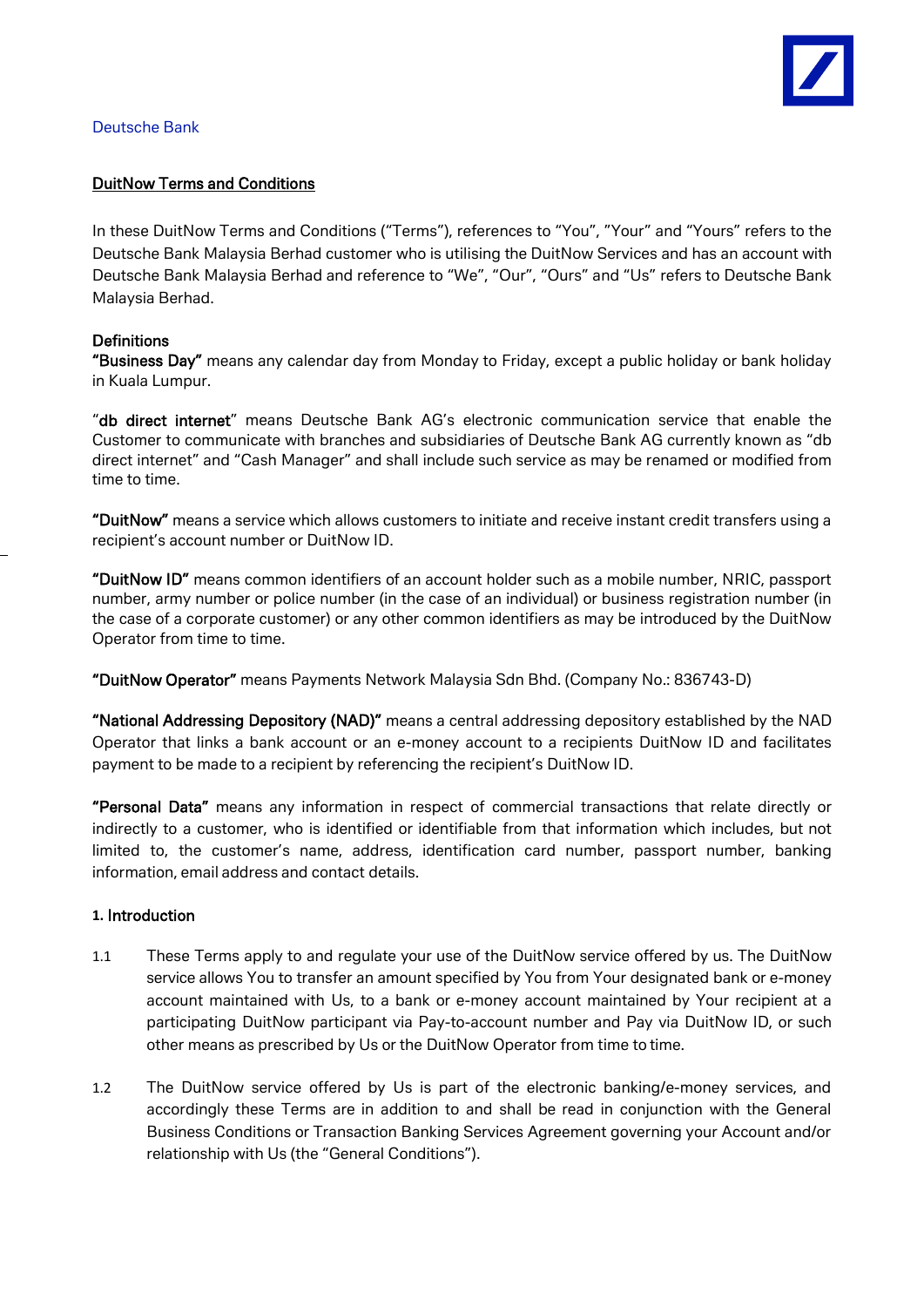

## **2.** DuitNow Services

- 2.1 If You wish to send funds via DuitNow, You must first initiate a payment by entering the recipients' DuitNow ID in db direct internet.
- 2.2 We will perform a 'Look-up Request' to verify the recipient's registration of its DuitNow ID in NAD and if the recipient is registered, We will display the name of such registered DuitNow recipient.
- 2.3 You are responsible for the correct entry of the recipients DuitNow ID and ensuring that the recipient's name displayed is the intended recipient of the funds prior to confirming the DuitNow transaction.
- 2.4 We will notify you on the status of each successful, failed or rejected DuitNow transaction via any of our available communication channels.
- 2.5 You acknowledge and agree the We shall have no duty to and shall not be required to take any steps to verify or seek any other confirmation from any party as to whether such registered recipient is the intended recipient, and We shall not be liable for transferring the funds to such registered recipient even if such person is not the intended Recipient.
- 2.6 Pursuant to Clause 2.4 above, You agree that once a DuitNow transaction has confirmed, it will be deemed irrevocable and You will not be able to cancel, stop or perform any changes to that DuitNow transaction.

#### **3.** Multiple Look-Up Requests

- 3.1 You are advised not to submit multiple "Look-Up Requests" without a confirmed DuitNow transaction. We shall be entitled not to display the results of the "Look-Up Requests" upon multiple consecutive Look- Up Requests that are not followed with respective confirmed DuitNow transactions.
- 3.2 Without prejudice to any of Our rights and remedies, We reserve the right to terminate or suspend Your access to and use of the DuitNow service where We consider in Our sole discretion that inappropriate, fraudulent or suspicious use is being made of the DuitNow services, such as where multiple "Look-Up Requests" are submitted without a confirmed DuitNow transaction. You are advised to contact Us should you encounter any issues relating to the foregoing.

#### **4.** Recovery of Funds

4.1 Duitnow may prescribed rules on the investigation and recovery of, erroneous payments and unauthorised (includes fraudulent) DuitNow transactions made from Your account as may they set from time to time.

## **5.** Erroneous DuitNow Transaction

- 5.1 If You have made an erroneous DuitNow transaction, You may request for recovery of the funds within ten (10) business days from the date the erroneous transaction was made and We will work with the affected recipient's bank to return the said funds to You within seven (7) Business Day provided the following conditions are met:
	- 5.1.1 The funds were actually wrongly credited into the affected recipient's account;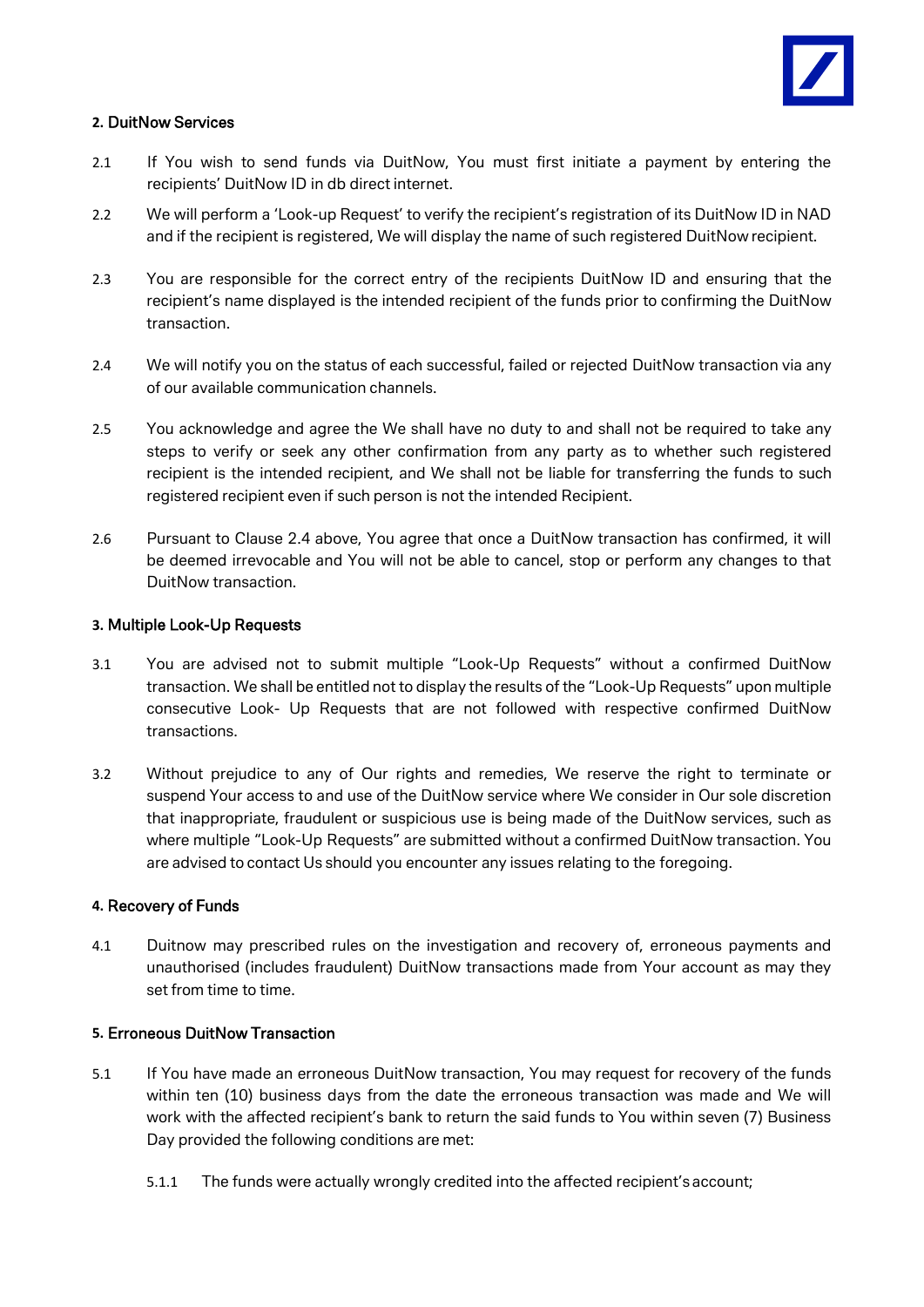

- 5.1.2 If funds have been wrongly credited, whether the balances in the affected recipient's account is sufficient to cover the funds recovery amount;
	- 5.1.2.1 If the balances are sufficient to cover the recovery amount, the erroneously credited funds may be recoverable; and
	- 5.1.2.2 If the balances are not sufficient to cover the recovery amount, the erroneously credited funds may not be fully recoverable and the recipient's bank may partially remit the recoverable fund back to You.
- 5.2 For any request for recovery of funds between eleven (11) Business Days and seven (7) months from the date the erroneous DuitNow transaction was made, we will work with the affected recipient's bank to return the said funds to You provided the following conditions are met:
	- 5.2.1 The affected receiving participant is fully satisfied that funds were erroneously credited to the affected recipient;
	- 5.2.2 notifications are delivered by the affected recipient's bank to the affected recipients in writing regarding the funds recovery requests whereby the erroneously credited funds would be recovered through debiting the affected recipients' accounts within ten (10) Business Days of the notifications unless the affected recipient provides reasonable evidences that the affected recipient is entitled to the funds in question. After fifteen (15) Business Day, if the affected recipients fail to establish their entitlement to the funds, the affected recipient's bank shall debit the affected recipients' account and remit the funds back toyou.
- 5.3 For any requests to recover funds after (7) months from the date of the erroneous DuitNow transaction, we will work with the affected recipient's bank to return the said funds to You provided the following conditions are met:
	- 5.3.1 The affected recipient's bank is fully satisfied that funds were erroneously credited to the affected recipient;
	- 5.3.2 The affected recipient's bank shall obtain from the affected recipient the decision whether to grant consent within ten (10) Business Days; and
	- 5.3.3 Once consent is obtained, the affected recipient's bank shall debit the affected recipient's account and remit the funds back to you within one (1) Business Day.

## **6.** Unauthorised or Fraudulent DuitNow Transaction

- 6.1 For DuitNow transactions which were not authorised by You or which are fraudulent, We will, upon receiving a report from You alleging that an unauthorised or fraudulent DuitNow transaction was made, remit the funds back to you provided the following conditions are met:
	- 6.1.1 We shall conduct an investigation and determine within fourteen (14) calendar days, if the unauthorised or fraudulent payment did occur;